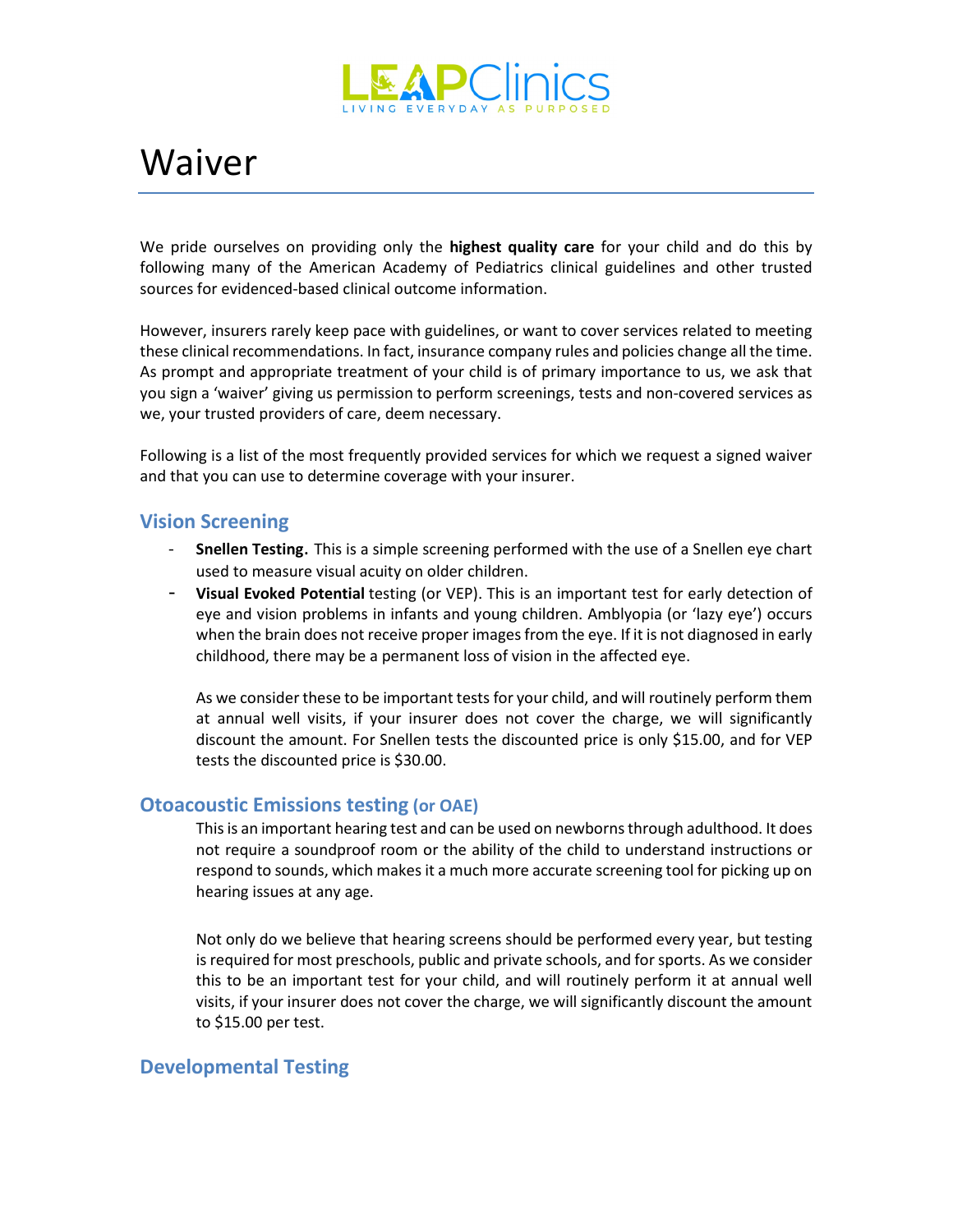

Developmental screening (including standard pediatric developmental screening done at well-visits, Connors forms, Edinburgh post-partum depression screening, etc) are very important in the assessment of any development delays or potential problems. As we consider these to be important tests for your child, and will routinely perform them at annual well visits, if your insurer does not cover the charge, we will significantly discount the amount to \$10.00 per test.

#### **In-office lab tests**

Often, patients want to know as soon as possible if their child has the flu, strep, etc. We can effectively and efficiently determine that by performing in-office testing. Many insurers do not pay for in-office testing because they have contracts with external labs to provide these services. However, sending tests out to external labs results in waiting days for results that we can provide to you much more quickly (in some cases, within minutes or overnight). We believe it is important to treat your child as quickly as possible, and therefore offer these services in-office.

**In-office** labs and fees include:

| <b>In-office Test</b> | Fee     |
|-----------------------|---------|
| <b>RSV Test</b>       | \$25.00 |
| Rapid Flu             | \$25.00 |
| Rapid Strep           | \$10.00 |
| <b>Urinalysis</b>     | \$10.00 |
| <b>Pregnancy Test</b> | \$10.00 |

### **Ear Piercing**

In addition to screenings and lab test, we also offer ear piercing which is not a covered service by your insurance company. We charge \$50.00 including a pair of studs.

Please sign the following waiver indicating that you are aware that these charges may apply in the event that your insurance company does not cover these services.